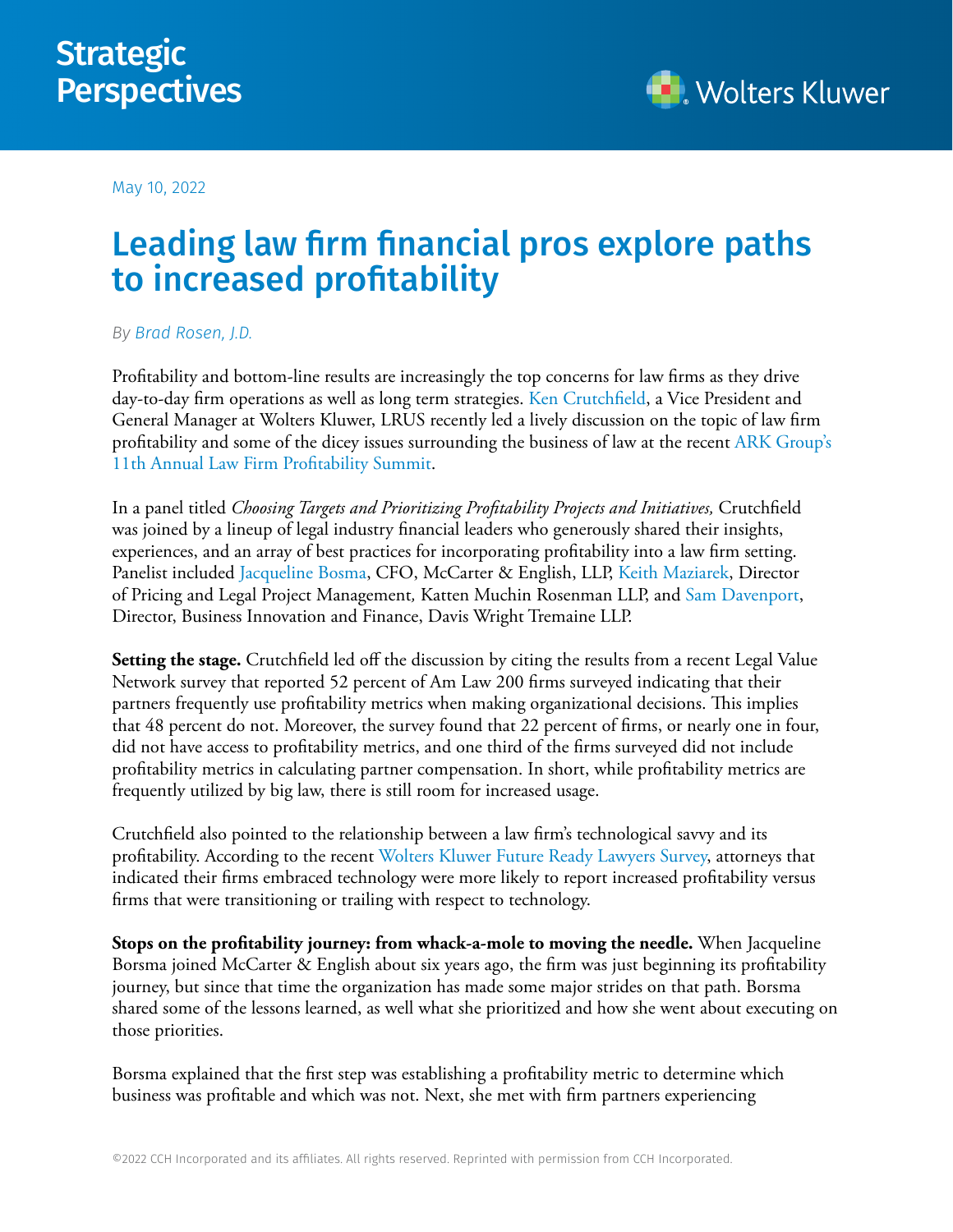profitability challenges. Borsma described this as the "whack-a-mole" stage where the firm's least profitable clients were scrutinized, as she tried to figure out what was going wrong. This approach was only so efficient since when one problem situation was fixed, another one inevitably popped up, she noted. Borsma also came to see that at times the fixes were fairly obvious, such as a when she discovered that a partner was unaware that the rate being charged a client had remained unchanged for a decade. Not surprisingly, she also found that some partners embraced the change process while others were resistant.

Once Borsma gained a sense of the issues at hand, she looked to prioritize root causes and sought out bigger win projects. These measures included conducting rate reviews, employing project- management protocols, and closely monitoring utilization metrics. Borsma observed it is important to take actions that deliver a big bang for the buck and really move the needle when pursuing profitability goals.

**Starting from the top and dealing with leaky pipes.** The firms that have come the furthest along the profitability spectrum are those where these initiatives have started from the top according to Katten's Keith Maziarek. That means getting senior leadership's buy-in to use of profitability methodology in decision making throughout the firm from the get-go. When the finance or billing departments lead off the profitability push, inevitably partners who don't like what they're hearing will complain to management, find a work around, or ignore the initiative entirely, Maziarek observed.

Maziarek further underscored the importance for leadership to enforce and reinforce the profitability message, as well as being willing to impose consequences. He also observed the ultimate factor for instituting profitability metrics is incorporating them into the partner compensation process, noting, "what gets measured gets done."

Maziarek also noted the crucial importance of educating partners about how various parameters that impact the profitability model are crucial. These factors include costs allocations, setting rates, alternative fee arrangements, discounts, as well as revenue erosion resulting from write-offs and writedowns, which he referred to as the "leaky pipe". You need to cover every base and make the lawyer comfortable with the entire landscape and, over time, these things will start to make a difference, Maziarek observed.

Maziarek also acknowledged difficulties sometimes encountered and the need to demonstrate empathy when embarking on the profitability journey. He shared a story about a highly regarded partner who had a big book of business, walked on water in the eyes of many at the firm, but did not like the numbers when they came out. His margins were around seven percent. That revealed a truth moment, prompting a delicate conversation in an effort to dispel the denial and disbelief, Maziarek recalled. Nonetheless, once you have these difficult conversations, you can start winning over those highly influential firm members, and that helps you gain traction with the process overall, Maziarek concluded.

**Trust as a lynchpin for changing law firm culture.** Sam Davenport indicated his firm, Davis Wright Tremaine, was pretty far down the path on its profitability journey, though noted some particular challenges with adopting metrics unique to law firms. You need someone at the top making a decision, and in a law firm you don't have that; all you have is a conglomeration of people, he observed.